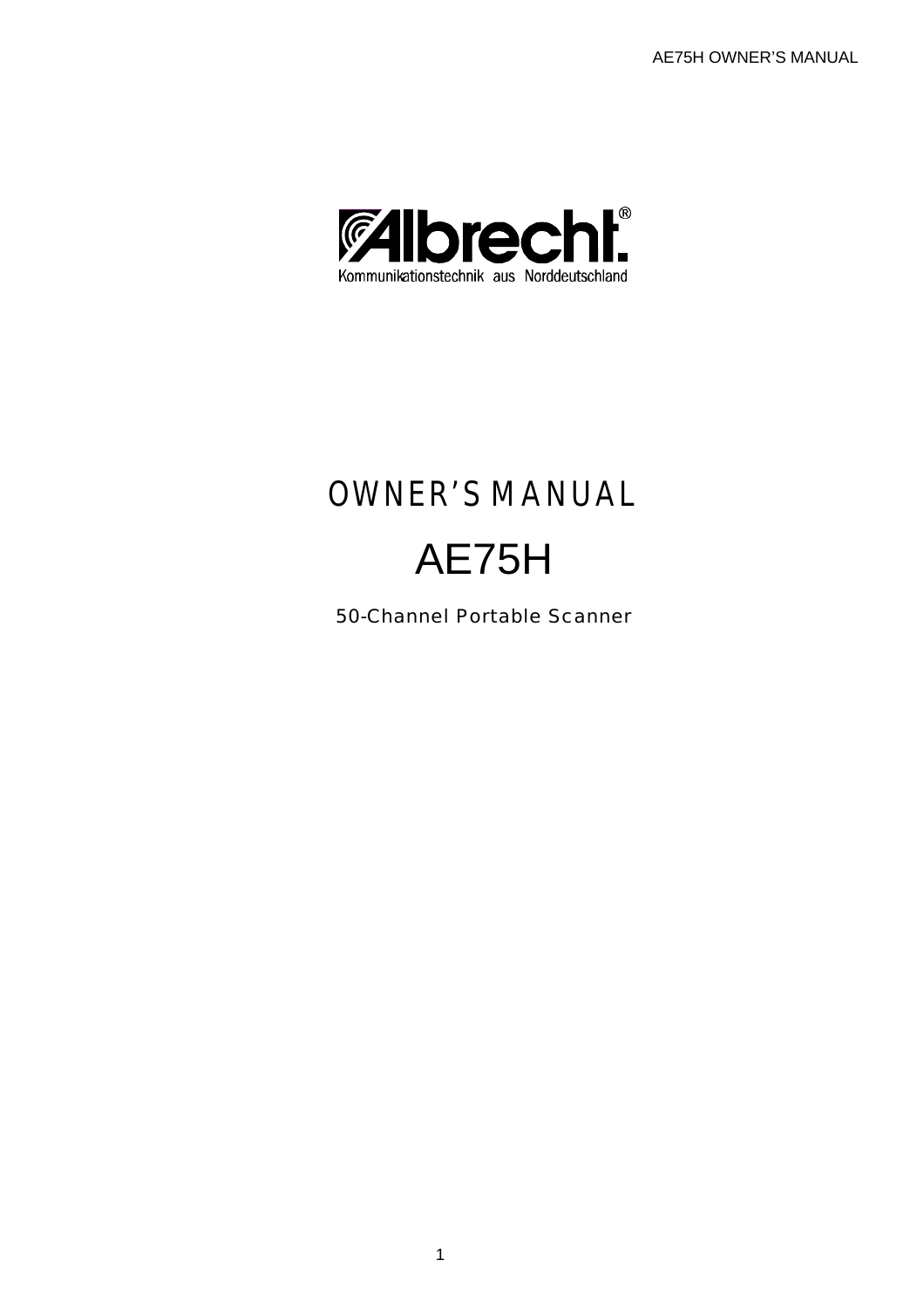## FEATURES

Your new Albrecht AE75H 50-Channel Portable Scanner gives you direct access to over 22,000 exciting frequencies, including police and fire departments, ambulance services, and amateur radio services. You can select up to 50 channels to scan, and you can change your selection at any time.

The secret to your scanner's ability to scan so many frequencies is its custom-designed microprocessor – a tiny, built-in computer.

Your scanner has these special features:

Ten Preprogrammed Search Bands – let you search for transmissions within preset frequency ranges, so you can find interesting frequencies more quickly.

Fifty Channels – let you store up to 50 of your favorite frequencies for easy recall and scanning.

Duplicate Frequency Check – automatically warns you if you try to store a frequency you've already stored, to help you use the scanner's memory more efficiently.

Monitor Memory – lets you temporarily save a frequency located during a direct search, so you can move it to channel storage later.

Channel Lockout – keeps channels you select from being scanned.

Memory Backup – keeps the channel frequencies stored in memory for about 1 hour during a power loss.

Two-Second Scan Delay – delays scanning for 2 seconds before moving to another channel, so you can hear more replies.

Key Lock – lets you lock the keys to help prevent accidentally changing the scanner's programming.

Flexible Antenna with BNC Connector – provides excellent reception. The BNC connector makes it easy to attach and remove the antenna or a variety of optional antennas.

Liquid Crystal Display – clearly displays how the scanner is set and makes it easy to change those settings.

Three Power Options – you can power the scanner from internal batteries (not supplied – including nonrechargeable batteries, rechargeable batteries, or a rechargeable scanner battery pack) or external AC or DC power (using optional adapters).

Your AE75H scanner can receive the following frequency ranges: 68-88 MHz 108-137 MHz 137-174 MHz 380-512 MHz

For a list of the frequency ranges in the ten preprogrammed search bands, see "Search Bands".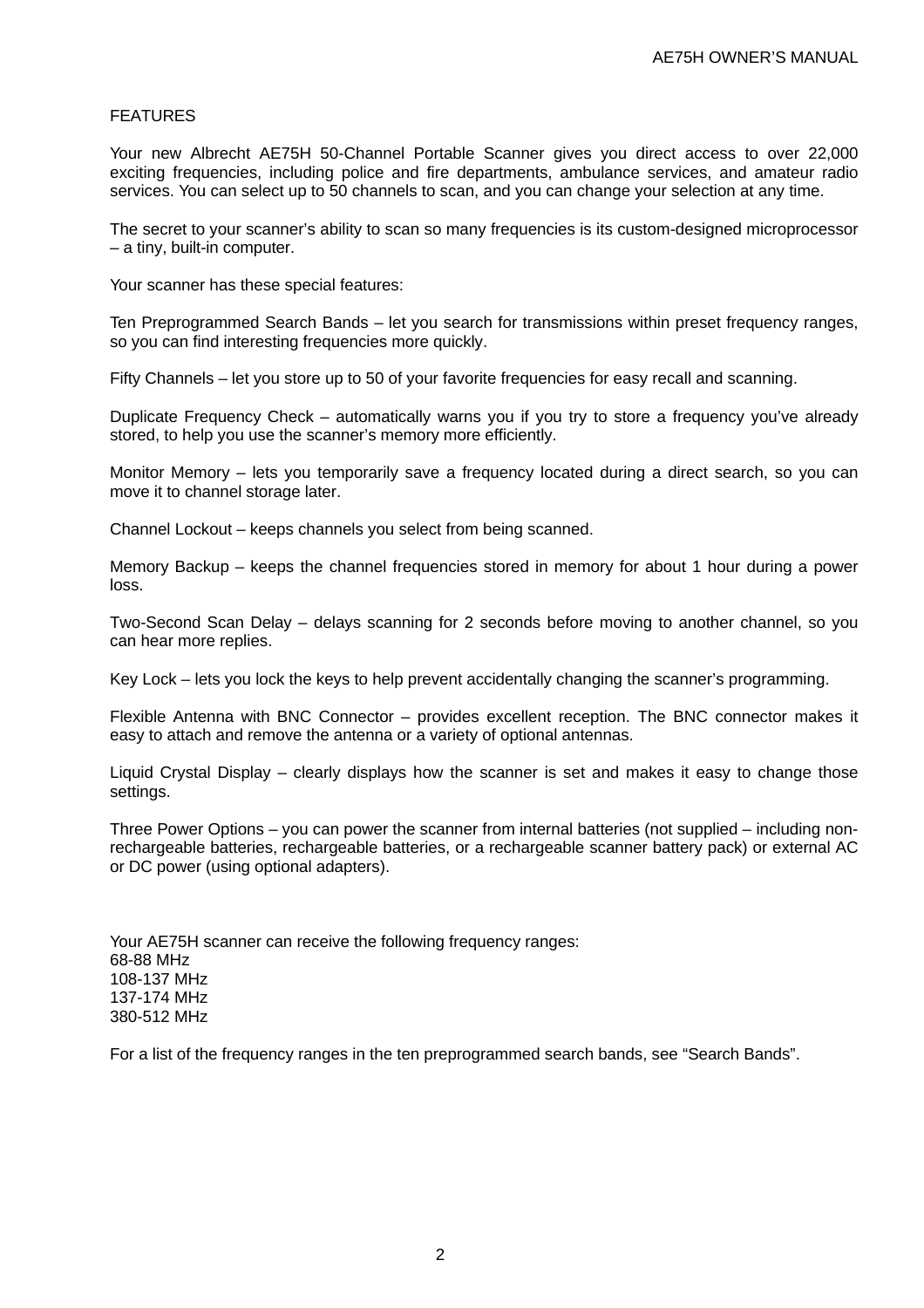## PREPARATION

## POWER SOURCES

You can power your scanner from any of four sources:

- Internal batteries (not supplied) with the provided battery holder
- A rechargeable scanner battery pack (not supplied)
- Standard AC power (using an optional AC adapter)
- Vehicle battery power (using an optional DC cigarette-lighter adapter)

You can power your scanner from six AA batteries. For the longest operation and best performance, we recommend alkaline batteries. You can also power the scanner using a rechargeable scanner battery pack or rechargeable nickel-cadmium batteries, and recharge it as you use the scanner.

**Caution:** Do not mix old and new batteries, different types of batteries (standard, alkaline, or rechargeable), or rechargeable batteries of different capacities.

#### **Notes:**

- The PWR jack lets you connect an external AC or DC adapter to operate the scanner. Connecting an adapter to PWR disconnects the internal batteries. You can use the PWR jack with either nonrechargeable or rechargeable nickel-cadmium batteries installed.
- The CHG jack lets you connect an external AC or DC adapter to operate the scanner. The internal batteries remain connected when you connect an adapter to CHG, and get recharged when you connect a charger.

**Warning:** Never use the CHG jack with non-rechargeable batteries! If you try to recharge nonrechargeable batteries, they could get very hot and explode.

## **Battery Install**

1. Press down on the battery compartment cover on the bottom of the scanner and slide the cover in the direction of the arrow to remove it.

2. Slide the battery holder out of the battery compartment.

3. If you are installing individual batteries, insert six AA batteries in the battery holder as indicated by the polarity symbols (+ and -) marked on the battery holder.

4. Slide the battery holder or battery pack into the compartment.

Caution: The battery holder or battery pack fits only one way inside the battery compartment. Do not force it.

5. Replace the cover.

When battery power is low, BATT flashes and the scanner beeps about every 3 seconds. Immediately replace all six non-rechargeable batteries or recharge the rechargeable batteries or battery pack.

Caution: Always dispose of old batteries promptly and properly. Do not bury or burn them.

Using Standard AC Power

To power the scanner from AC power, you need an AC adapter.

Cautions:

• You must use an AC adapter that supplies 9 volts and delivers at least 200 milliamps. Its center tip must be set to negative, and its barrel plug must correctly fit the scanner's PWR/CHG jack. The recommended adapter meets these specifications. Using an adapter that does not meet these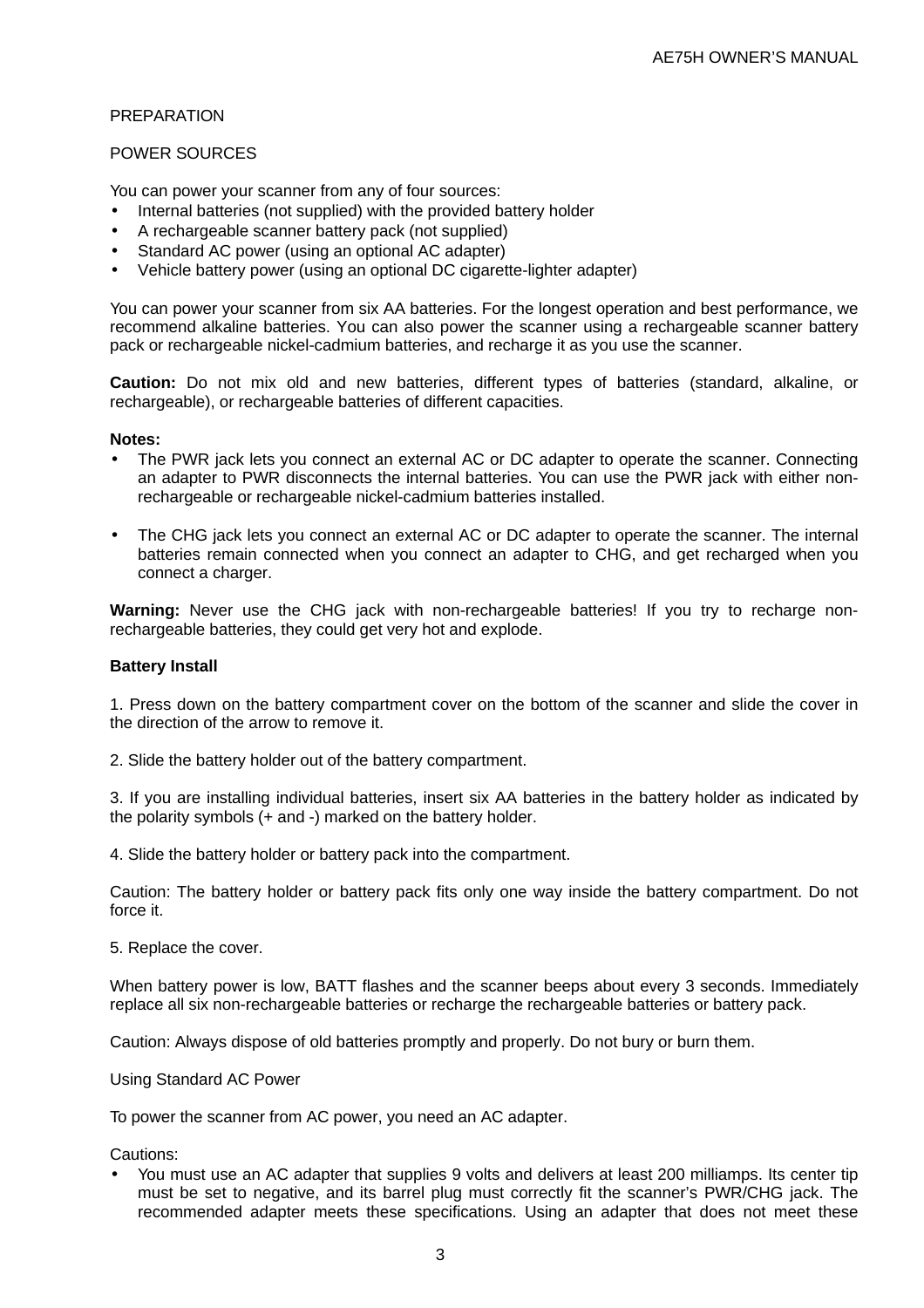specifications could damage the scanner or the adapter.

• When you finish using the AC adapter, disconnect it from the AC outlet first. Then disconnect it from the scanner.

Plug the adapter's barrel plug into the scanner's PWR jack. Then plug the adapter's power module into a standard AC outlet.

## Using Vehicle Battery Power

To power the scanner from your vehicle's cigarette-lighter socket, you need a DC adapter.

Cautions:

- You must use a DC adapter that supplies 9 volts and delivers at least 200 milliamps. Its center tip must be set to negative, and its plug must correctly fit the scanner's PWR/CHG jack. The recommended adapter meets these specifications. Using an adapter that does not meet these specifications could damage the scanner or the adapter.
- To protect your vehicle's electrical system, always plug the adapter into the scanner before you plug it into your vehicle's cigarette-lighter socket. Always unplug the adapter from the vehicle's cigarettelighter socket before you unplug it from the scanner.

Plug the adapter's barrel plug into the scanner's PWR jack. Then plug the adapter's power module into your vehicle's cigarette-lighter socket.

#### Charging a Rechargeable Battery Pack/Rechargeable Batteries

Your scanner has a built-in charging circuit that lets you charge a rechargeable battery pack or rechargeable nickel-cadmium batteries while it is in the scanner. To charge it, simply connect an AC or DC adapter to the scanner's CHG jack.

It takes about 14-16 hours to recharge a battery pack (rechargeable batteries) that is fully discharged. You can operate the scanner while recharging the battery pack (rechargeable batteries), but charging takes longer.

Note: A rechargeable battery pack (rechargeable batteries) lasts longer if you let it fully discharge once a month. To do this, simply use the scanner until BATT flashes and the scanner beeps about every 3 seconds. Then fully charge it.

Important! At the end of a rechargeable battery pack or batteries useful life, it must be recycled or disposed of properly. Contact your local, county, or state hazardous waste management authorities for information on recycling or disposal programs in your area. Some options that might be available are: municipal curb-side collection, drop-off boxes a retailers such as your local store, recycling collection centers, and mailback programs.

#### CONNECTING THE ANTENNA

Follow these steps to attach the supplied flexible antenna to your scanner.

#### Add illustration

1. Align the slots around the scanner's connector with the tabs on the ANT jack.

2. Press the antenna down over the jack and turn the antenna's base clockwise until it locks into place.

#### Connecting an Optional Antenna

The ANT jack on the top of the scanner makes it easy to use the scanner with a variety of antennas. Instead of the supplied antenna, you can attach a different one, such as an external mobile antenna or outdoor base station antenna.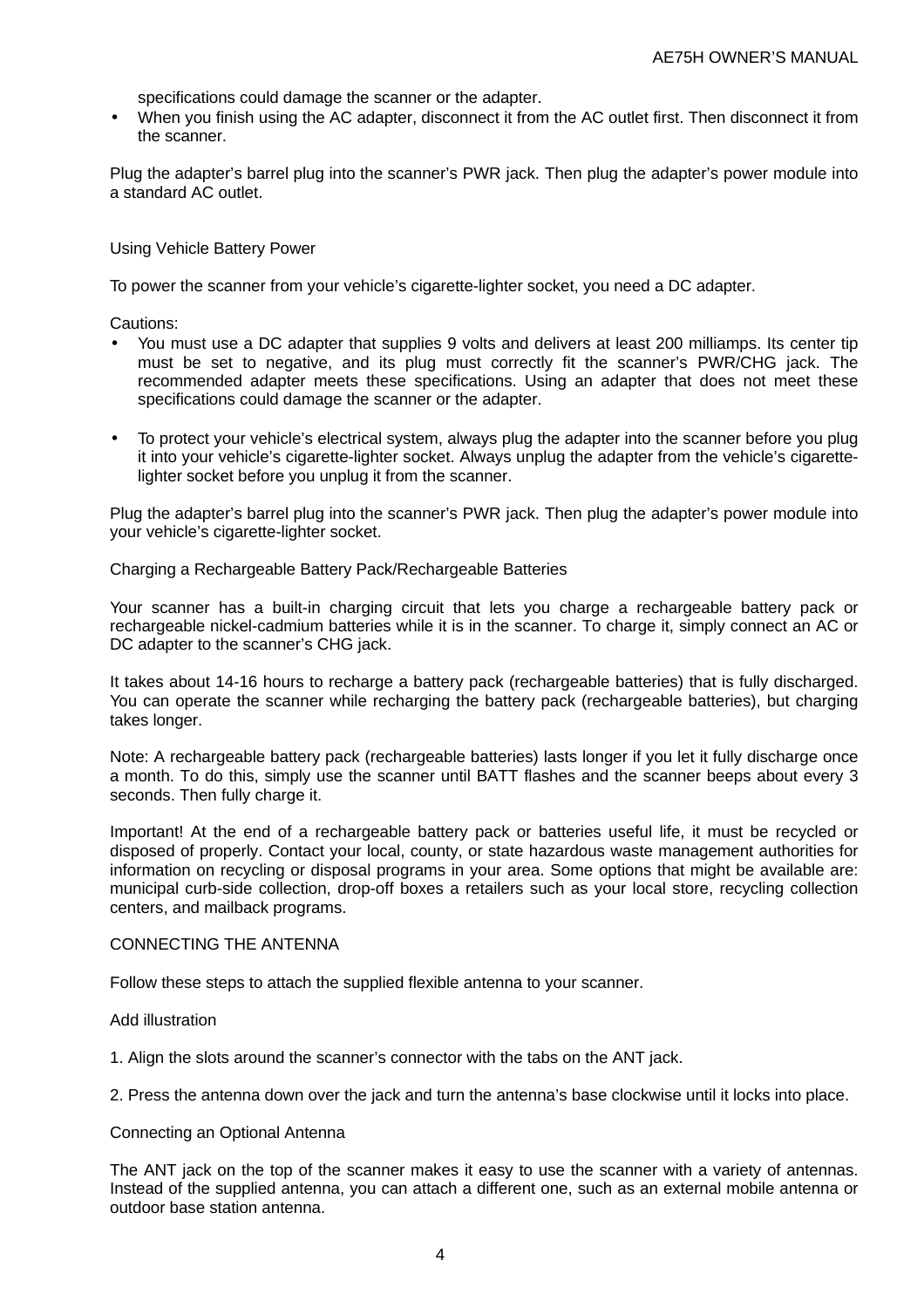Follow the installation instructions supplied with the antenna, route the antenna cable to the scanner, then connect it to the ANT jack.

Warning: Use extreme caution when installing or removing an outdoor base station antenna. If the antenna starts to fall, let it go! It could contact overhead power lines, if the antenna touches a power line, contact with the antenna, mast, cable or guy wires can cause electrocution and death! Call the power company to remove the antenna. Do not attempt to do so yourself.

## USING THE BELT CLIP

You can use the belt clip for hands-free carrying when you are on the go. Simply slide the belt clip over your belt or waistband.

## CONNECTING AN EARPHONE/HEADPHONES

For private listening, you can plug an earphone or mono headphones with a 3.5 mm plug into the PHONE jack on top of your scanner. This disconnects the internal speaker.

Caution: To protect your hearing, follow these guidelines when you use an earphone or headphones:

- Do not listen at extremely high volume levels. Extended high-volume listening can lead to permanent hearing loss.
- Once you set the volume, do not increase it. Over time, your ears adapt to the volume level, so a volume level that does not cause discomfort might still damage your hearing.

Warning: Do not use an earphone or headphones with your scanner when operating a motor vehicle or riding a bicycle, in or near traffic. Doing so can create a traffic hazard and could be illegal in some areas.

#### CONNECTING AN EXTENSION SPEAKER

In a noisy area, an extension speaker or an amplified speaker might provide more comfortable listening.

Plug the speaker cable's 3.5 mm plug into your scanner's PHONE jack.

#### YOUR SCANNER

## A LOOK AT THE KEYPAD

Your scanner's keys might seem confusing at first but this information should help you understand each key's function.

SCAN – scans through the programmed channels.

MANUAL – stops scanning to let you directly enter a channel number.

BAND – selects a preprogrammed search band.

MON – accesses the monitor memory.

LICHT – turns on/off the display's backlight

Up/Down-symbols -- searches down or up from the currently displayed frequency, or selects the direction when you scan channels.

(key symbol) – locks/unlocks the keypad to prevent accidental entries.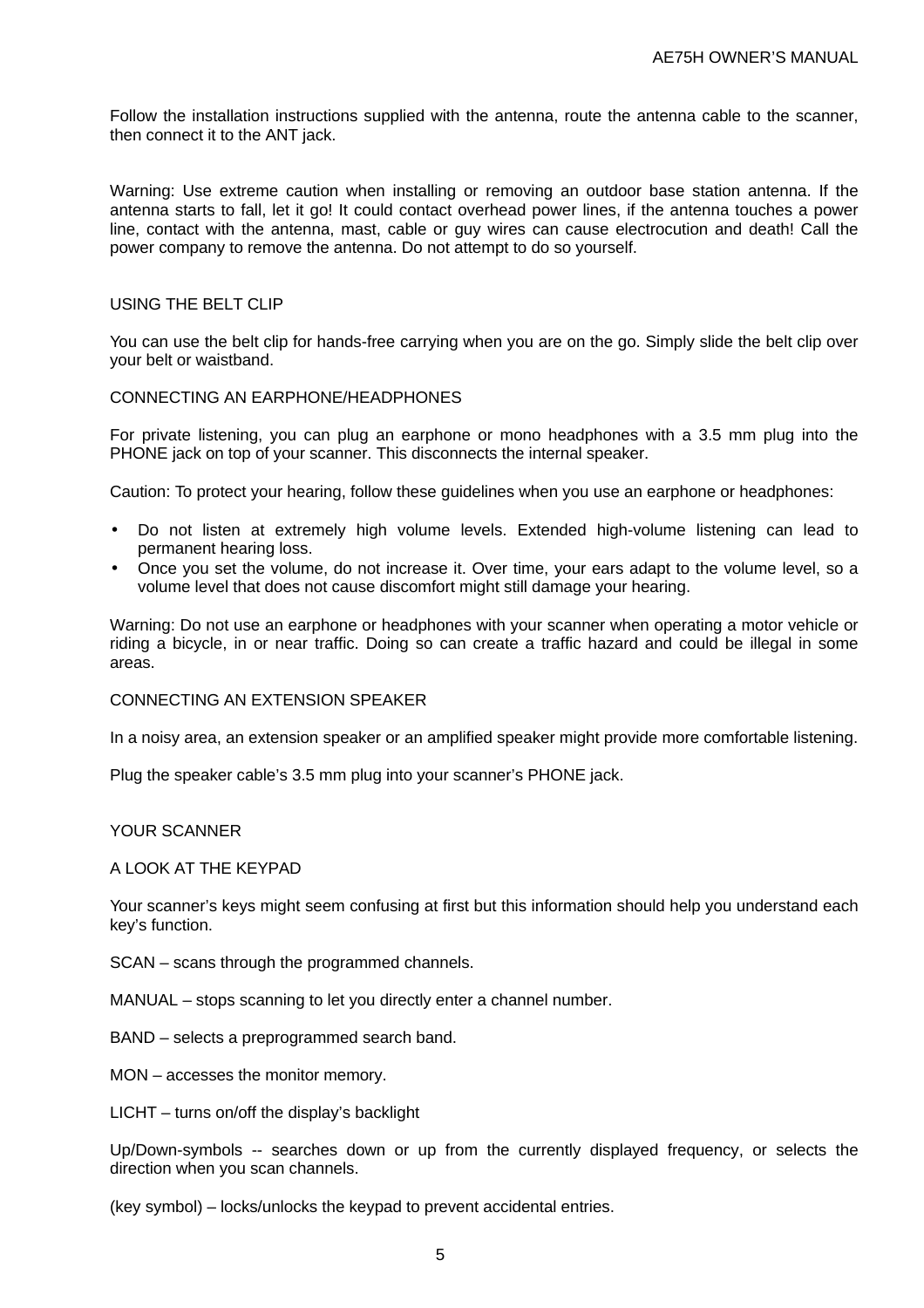CLEAR – clears an incorrect entry.

PGM – lets you program frequencies into channels.

Number Keys – use these keys to enter the numbers for a channel or frequency.

DLY/. (delay/decimal point) – programs a 2-second delay for the selected channel, or enters a decimal point (necessary when programming frequencies).

L-OUT/E (lockout/enter) – locks out channels so they will not be scanned, or enters frequencies into channels.

## A LOOK AT THE DISPLAY

The display has indicators that show the scanner's current operation.

MAN – appears when you manually select a channel.

SCAN – appears when you scan channels.

MON – appears when you listen to the monitor memory.

BATT – appears when battery power is low.

L/O – appears when you manually select a channel you locked out.

SRCH – appears during a band or direct frequency search.

Up/Down-symbols -- indicates the search or scan direction.

DELAY – appears when you program a 2-seconds delay for a channel.

PGM – appears while you program frequencies into the scanner's channels.

(key symbol) – appears when you lock the keypad.

ch – appears after the digits (1-50) that show which channel the scanner is tuned to.

-d – appears during a direct frequency search.

000.000 – the digits on the right of the display show which frequency the scanner is tuned to.

Error – appears when you make an entry error.

dUPL (duplicate) – appears when you try to store a frequency that is already stored in another channel.

UNDERSTANDING BANDS/MONITOR MEMORY

## Search Bands

Your scanner can tune over 22,000 different frequencies. Many of these frequencies are grouped within permanent memory locations called search bands.

| <b>Band</b>    | Displayed Search Range (MHz) | Description           |
|----------------|------------------------------|-----------------------|
| 0              | 68-78                        | VHF Lo                |
|                | 78-88                        | VHF-Lo                |
| $\overline{2}$ | 118-137                      | Aircraft              |
| 3              | 137-144                      | VHF-Hi                |
| $\overline{4}$ | 144-146                      | 2-Meter Amateur Radio |
| -5             | 146-174                      | VHF-Hi                |
|                |                              |                       |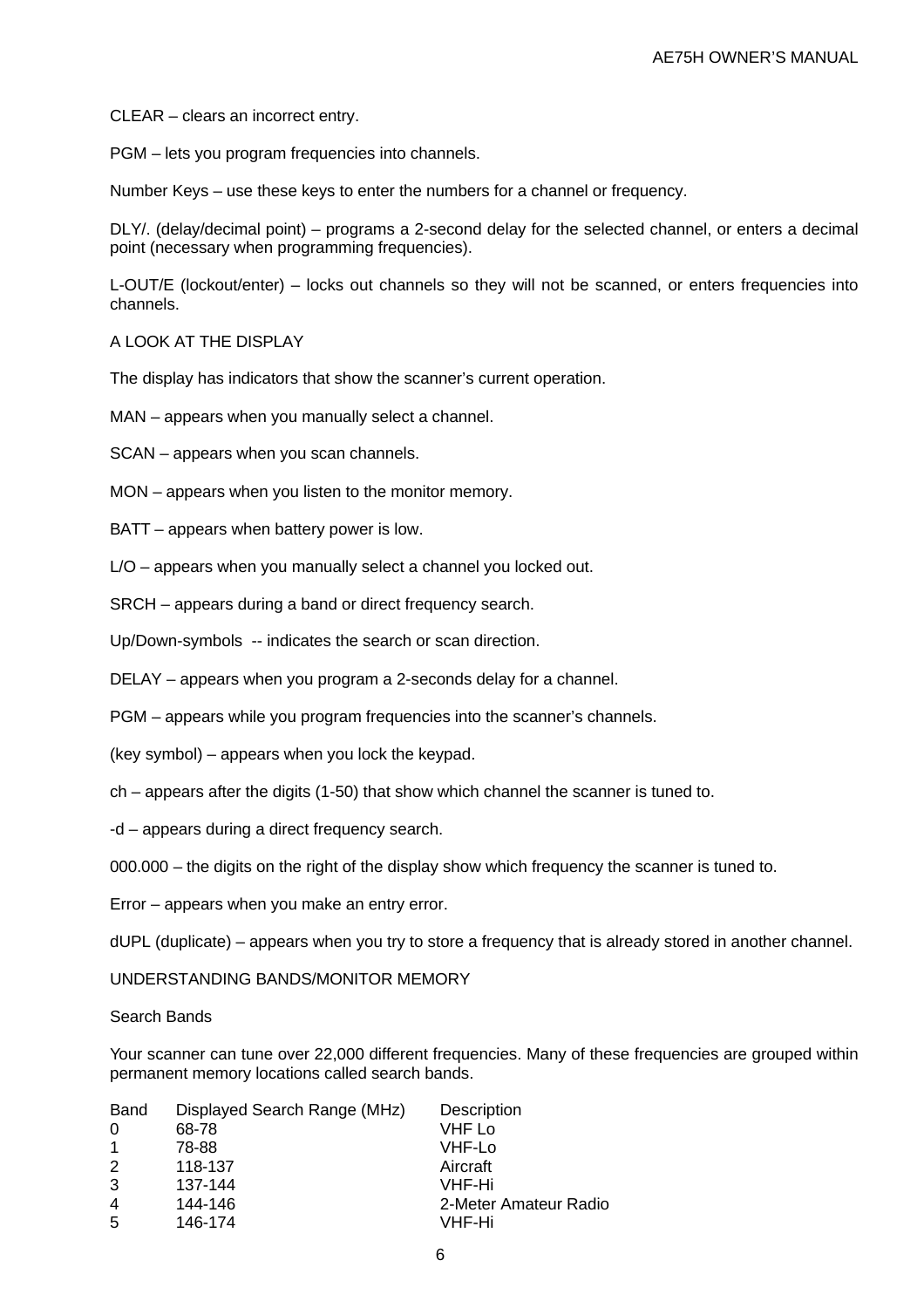| 6 | 410-430 | UHF                 |
|---|---------|---------------------|
| 7 | 430-440 | 70-cm Amateur Radio |
| 8 | 440-450 | UHF                 |
| 9 | 450-470 | UHF                 |

You can search these bands to quickly find active frequencies you might want to store into the scanner's channels. For example, if you wanted to search for transmissions between amateur radio operators, you could search only the search bands where you are most likely to hear the transmissions (Bands 4, and 7).

Note: The frequencies in the scanner's search bands are preset. You cannot change them.

## Monitor Memory

The scanner also has a monitor memory that you can use to temporarily store a frequency while you decide whether to save it into a channel. This is handy for quickly storing an active frequency when you are searching through an entire band using direct search. See "Direct Search".

## OPERATION

TURNING ON THE SCANNER/SETTING VOLUME AND SQUELCH

Note: Make sure the scanner's antenna is connected before you turn it on.

1. Turn SQUELCH fully counterclockwise.

2. Turn VOLUME clockwise until it clicks and you hear a hissing sound.

3. Turn SQUELCH clockwise until the hissing sound stops.

Notes:

- If the scanner picks up unwanted, partial, or very weak transmissions, turn SQUELCH clockwise to decrease the scanner's sensitivity to these signals. If you want to listen to a weak or distant station, turn SQUELCH counterclockwise.
- If SQUELCH is adjusted so you always hear a hissing sound, the scanner does not scan properly.
- If you have not stored frequencies into any channels, the scanner does not scan.

## STORING ACTIVE FREQUENCIES

You can manually store frequencies you already know into the scanner's channels. You can also store frequencies you found using band search directly into channels. You can also store a frequency into a monitor memory then store it into a channel.

If you do not have a reference to frequencies in your area, follow the steps in "Band Search" or "Direct Search" to search for transmissions.

Manually Storing Frequencies

If you know a frequency you want to store, you can store it manually.

1. Press PGM. PGM appears.

2. Use the number keys to enter the channel number where you want to store the frequency (1-50), then press PGM again. Or, repeatedly press PGM until the desired channel number appears.

3. Use the number keys and DLY/. to enter the frequency (including the decimal point) you want to store into that channel.

4. Press E to store the frequency.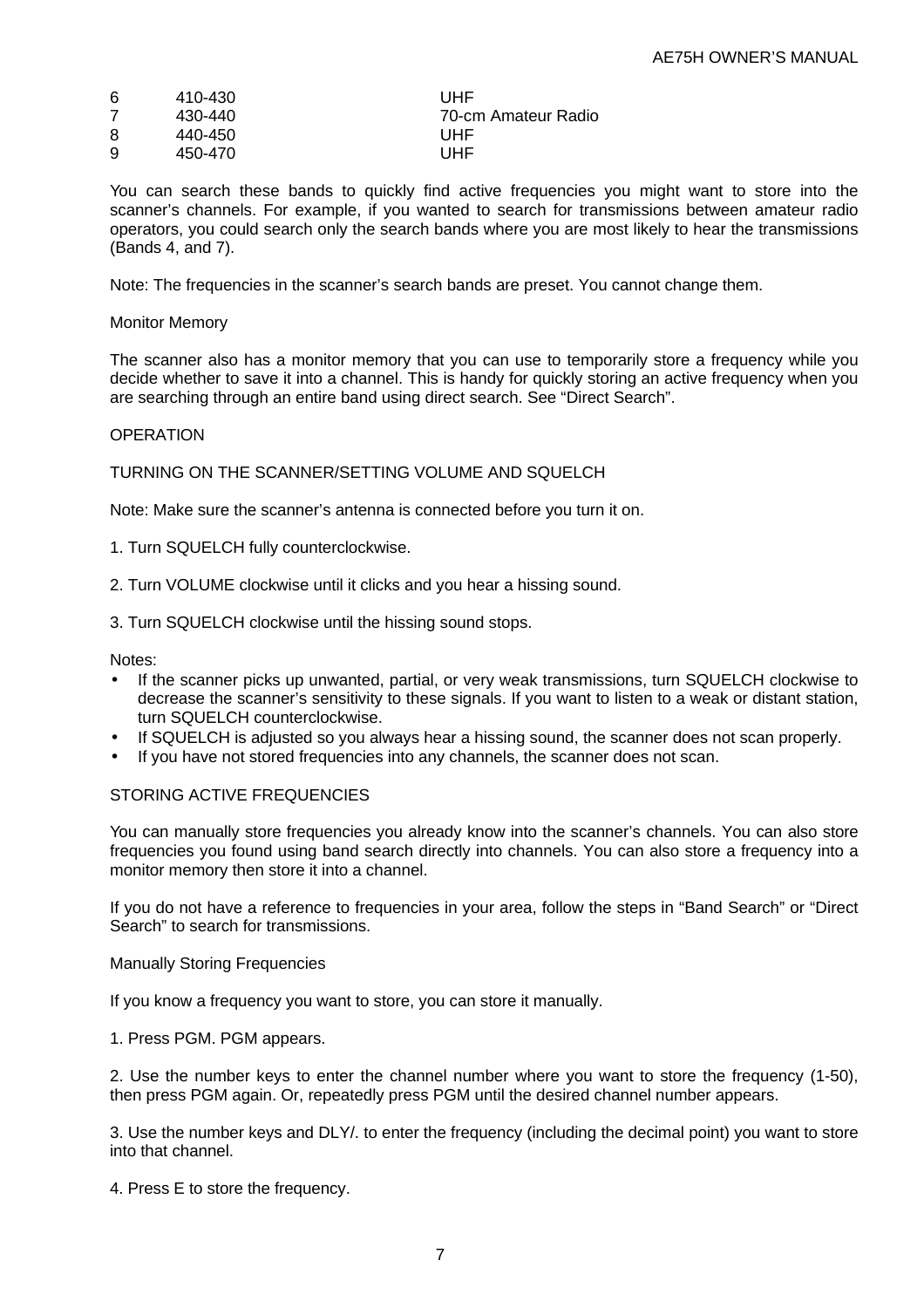Notes:

- If you entered an invalid frequency in Step 3, Error appears, the channel number flashes, and the scanner beeps three times after you press E. Simply repeat Steps 3 and 4.
- Your scanner automatically rounds the entered frequency down to the nearest valid frequency. For example, if you enter a frequency of 151.4730, your scanner accepts it as 151.4700.
- If you entered a frequency that is already stored in another channel, dUPL (duplicate) and the lowest-numbered channel containing the duplicate frequency flash for about 3 seconds. To store the frequency anyway, press E again.
- 5. Repeat Steps 2-4 to store more frequencies into channels.

## Band Search

If you do not know of a frequency to store, you can search your scanner's preprogrammed search bands (see "Search Bands") for active frequencies, then store any that you find into your scanner's channels.

Follow these steps to search for and store active frequencies using band search.

1. Press BAND. The last selected band number (B followed by the band number) and the frequency search range appear for about 2 seconds.

2. To select a different band within 2 seconds, enter the band's number (0-9) or repeatedly press BAND until the desired band number appears.

After about 2 seconds, SRCH UP-symbol appears, the next available channel flashes, and the scanner begins searching rapidly upward in that band (from lowest to highest frequency) for an active frequency.

Notes:

. To reverse the search direction at any time, hold down the down key for about 1 second.

. To search the band upward or downward in small increments (in steps or 5 of 12.5 kHz, depending on the band), repeatedly press and release UP or Down.

The scanner stops when it finds an active frequency.

3. To store the displayed frequency in the channel currently flashing on the display, press E. The scanner stores the frequency, then the next available channel flashes and continue the search.

#### Notes:

. After you store a frequency into the last available channel, --ch appears instead of a channel number. If you try to store a channel while --ch appears, Ch FULL appears briefly. In order to store more frequencies, you must clear some channels. See "Clearing a Channel".

#### Direct Search

You can search up or down from the currently displayed frequency and store the frequency into the monitor memory.

1. Press MANUAL or PGM, then use the number keys and DLY/. to enter the frequency where you want to start the search.

Note: To start from a frequency already stored in one of your scanner's channels, press MANUAL or PGM, enter the desired channel number, then press MANUAL or PGM again.

2. Hold down up or down key for about 1 second to search up or down from the selected frequency.

When the scanner finds an active frequency, it stops searching.

3. To store the frequency in the monitor memory, simply press MON. MON appears on the display.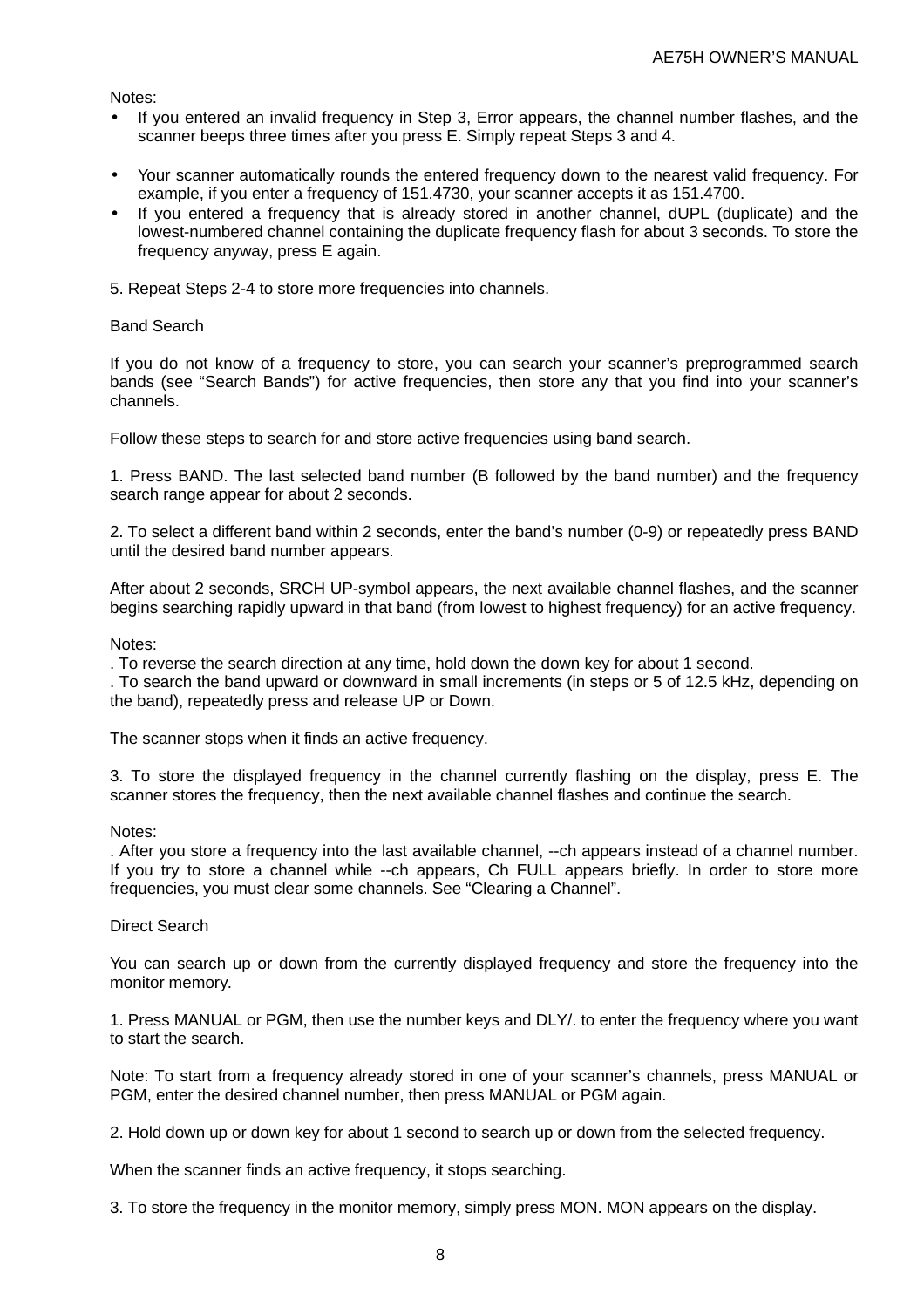4. To continue the search, hold down up or down-key for about 1 second.

MOVING A FREQUENCY FROM THE MONITOR MEMORY TO A CHANNEL

1. Press MANUAL, enter the channel number where you want to store the frequency, then press PGM. PGM, the frequency number or 000.0000, and the selected channel number appear.

2. Press MON. MON and the frequency appear and the channel number flashes.

3. Press E. MON disappears, the channel number stops flashing, and the scanner stores the frequency in the selected channel.

MONITORING A STORED CHANNEL

You can continuously monitor a specific channel without scanning. This is useful if you hear an emergency broadcast on a channel and do not want to miss any details – even though there might be periods of silence – or if you simply want to monitor that channel.

Follow these steps to manually select a channel.

- 1. Press MANUAL.
- 2. Enter the channel number.
- 3. Press MANUAL again.

#### SCANNING THE CHANNELS

To begin scanning channels or to start scanning again after monitoring a specific channel, press SCAN.

SCAN and appear, and the scanner begins to rapidly scan upward until it finds an active frequency.

If the scanner finds an active frequency, it stops and displays that channel and frequency number, then it automatically begins scanning again when the transmission ends on that frequency.

#### Notes:

- You must store frequencies into channels before the scanner can scan them.
- To change the scanning direction, press or
- The scanner does not scan empty channels.

#### LISTENING TO THE MONITOR MEMORY

To listen to the frequency stored in the monitor memory, press MANUAL then MON. MAN, MON and the frequency stored in the monitor memory appear.

#### CLEARING A CHANNEL

1. Press MANUAL.

2. Use the number keys to enter the channel number containing the frequency you want to delete, then press PGM. Or, repeatedly press PGM until the desired channel number appears. PGM appears.

3. Press CLEAR. The frequency number flashes.

4. Press L-OUT. L/O (lockout – see "Locking Out a Channel") appears, the channel number flashes, and the frequency number changes to 000.0000 to indicate the frequency is cleared.

5. To delete more frequencies, repeat Steps 2-4.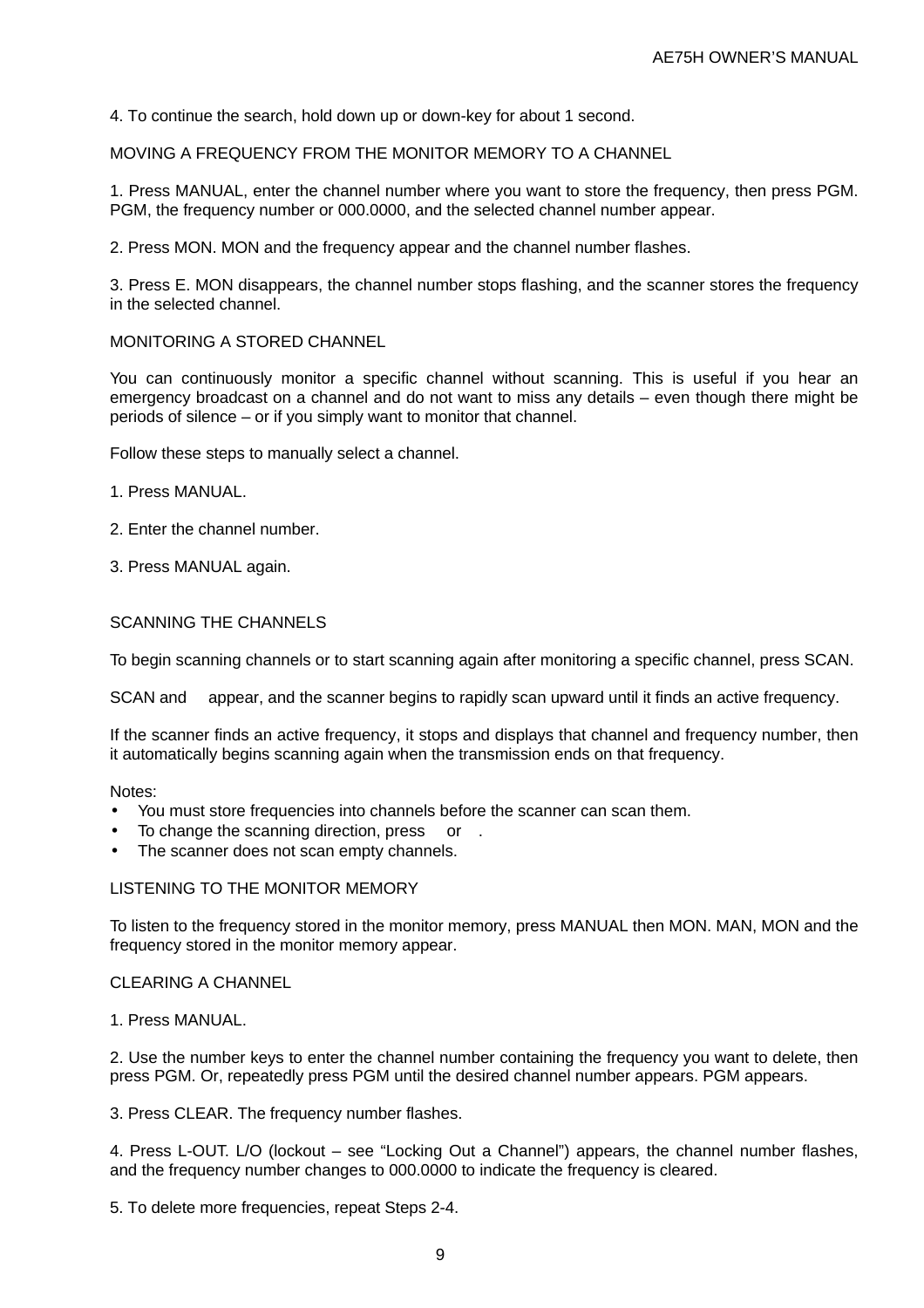## SPECIAL FEATURES

## DELAY

Many agencies use a two-way radio system that might have a pause of several seconds between a query and a reply. To avoid missing a reply, you can program a 2-seocnd delay into any of your scanner's channels. Then, when the scanner stops on the channel, DELAY appears and the scanner continues to monitor the channel for 2 seconds after the transmission stops before it resumes scanning.

You can program a 2-second delay in any of these ways:

- If the scanner is scanning and stops on an active channel, quickly press DLY before it starts to scan again.
- If the desired channel is not selected, manually select the channel then press DLY.
- If the scanner is searching, press DLY during the search.

DELAY appears and the scanner automatically adds a 2-second delay to every transmission it stops on.

## LOCKING OUT A CHANNEL

You can scan existing channels faster by locking out a channel that has a continuous transmission.

To lock out a channel, select the channel then press L-OUT. L/O appears.

To remove the lockout from a channel, manually select the channel then press L-OUT until L/O disappears.

Notes:

- You can still manually select locked-out channels.
- Your scanner automatically locks out empty channels.

## USING THE DISPLAY BACKLIGHT

You can turn on the display's backlight for easy viewing in dimly-lit areas. Press LICHT to turn on the display light for 5 seconds. To turn off the light before it automatically turns off, press LICHT again.

#### TURNING THE KEY TONE ON AND OFF

Each time you press any of the scanner's keys (except (key symbol) and LICHT), the scanner sounds a tone.

Follow these steps to turn the scanner's key tone off or back on.

- 1. If the scanner is on, turn VOLUME counterclockwise until it clicks to turn it off.
- 2. While you hold down the 2 and E keys, turn on the scanner.
- 3. After 1 second, release 2 and E.

#### USING THE KEYLOCK

Once you program your scanner, you can protect it from accidental program changes by turning on the keylock feature. When the keypad is locked, the only controls that operate are LICHT, VOLUME, and SQUELCH (and the scanner continues to scan channels).

To turn on the keylock, hold down (key symbol) for about 3 seconds until (key symbol) appears. The scanner beeps three times (if the key tone is turned on). To turn it off, hold (key symbol) for about 3 seconds until (key symbol) disappears.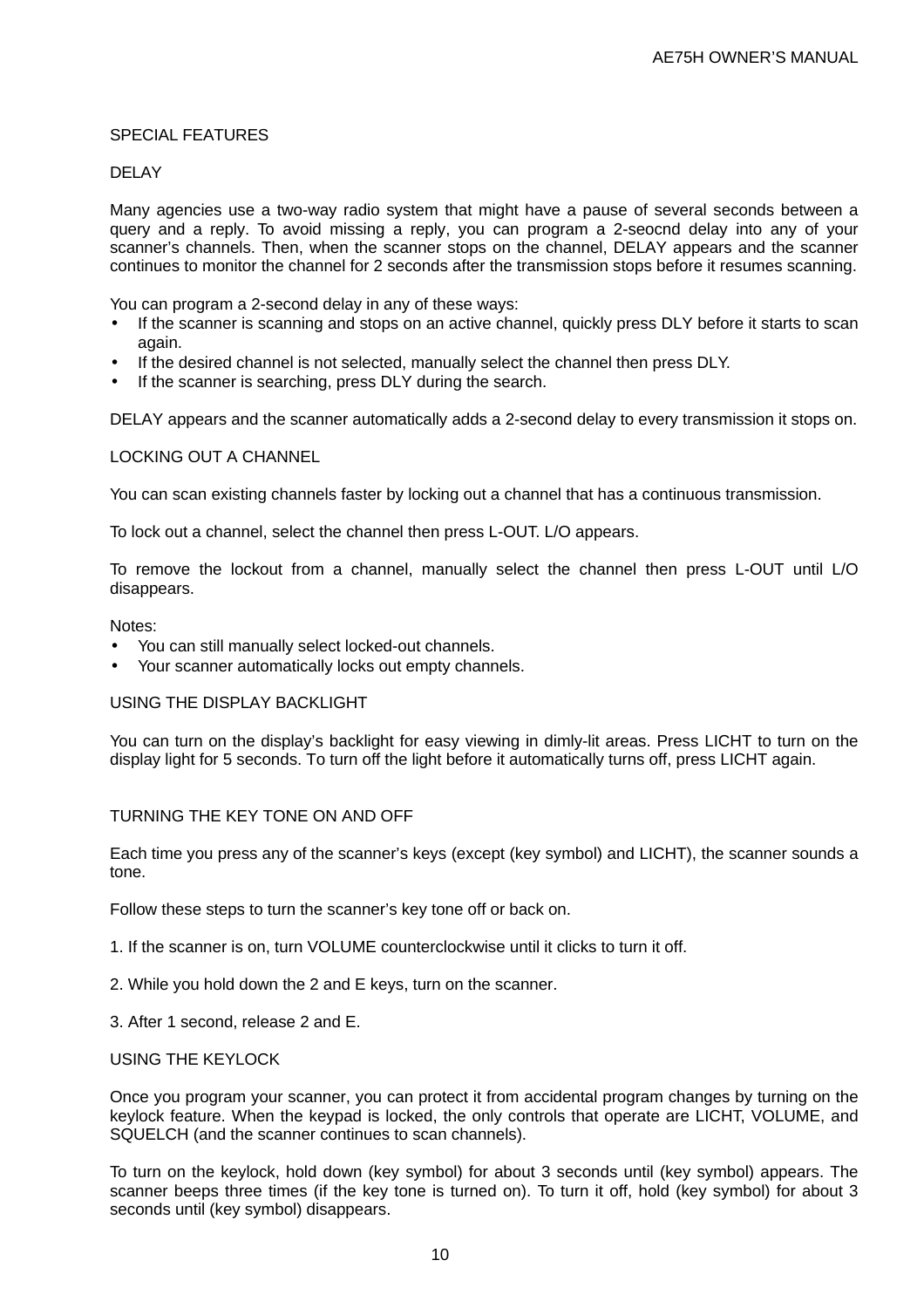## GENERAL GUIDE TO SCANNING

## BIRDIE FREQUENCIES

Every scanner has birdie frequencies. Birdies are signals created inside the scanner's receiver. These operating frequencies might interfere with broadcasts on the same frequencies. If you program one of these frequencies, you hear only noise on that frequency. If the interference is not severe, you might be able to turn SQUELCH clockwise to cut out the birdie.

To find the birdies in your scanner, being by disconnecting the antenna and moving it away from the scanner. Make sure that no other nearby radio or TV sets are turned on near the scanner. Use the search function and scan every frequency range from its lowest frequency to the highest. Occasionally, the searching will stop as if it had found a signal, often without any sound. That is a birdie. Make a list of all the birdies in your scanner for future reference.

## SPECIFIED INTERVALS

Frequencies in different bands are accessible only at specific intervals. For example:

Frequency Ranges Specified Interval 68-88, 137-144 and 146-174 MHz 5.0 kHz steps 144-146 and 380-512 MHz 12.5 kHz steps 108-137 MHz 25 kHz steps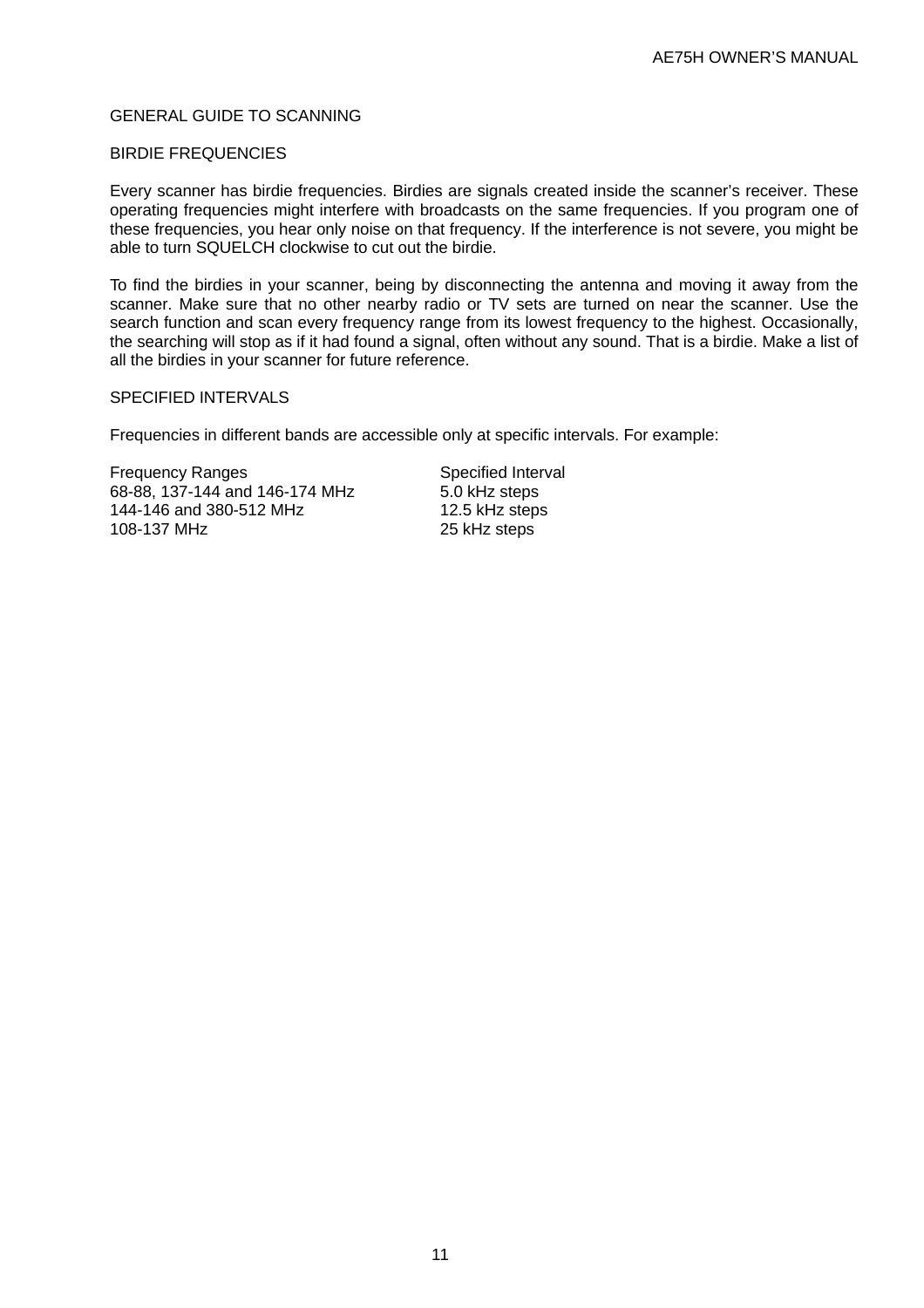# TROUBLESHOOTING

If your scanner is not working as it should, these suggestions might help you eliminate the problem. If the scanner still does not operate properly, take it to your local store for assistance.

| Problem                                                                                                   | <b>Possible Causes</b>                                                                                          | Remedies                                                                                                                                             |
|-----------------------------------------------------------------------------------------------------------|-----------------------------------------------------------------------------------------------------------------|------------------------------------------------------------------------------------------------------------------------------------------------------|
| The scanner<br>does not work<br>at all.                                                                   | The AC or DC adapter is not<br>properly connected.                                                              | Be sure the adapter is plugged into<br>a working AC outlet or cigarette-<br>lighter socket, and is fully<br>inserted into the scanner's<br>PWR jack. |
|                                                                                                           | The internal batteries/battery<br>pack needs to be recharged, or<br>the non-rechargeable batteries<br>are dead. | Charge the rechargeable batteries<br>or battery pack, or replace non-<br>rechargeable batteries with fresh<br>batteries.                             |
| Poor or no<br>reception.                                                                                  | Improperly connected antenna.                                                                                   | Be sure the antenna is properly<br>connected.                                                                                                        |
|                                                                                                           | Programmed frequencies are the<br>same as birdie frequencies.                                                   | Avoid programming frequencies<br>listed under "Birdie Frequencies"<br>on Page ??.                                                                    |
| Scanner is on,<br>but does not<br>scan                                                                    | SQUELCH is not correctly<br>adjusted.                                                                           | Adjust SQUELCH clockwise (see<br>"Turning On the Scanner/Setting<br>Volume and Squelch".                                                             |
| In the scan<br>mode, the<br>scanner locks<br>on frequencies<br>that have an<br>unclear trans-<br>mission. | Programmed frequencies are the<br>same as birdie frequencies.                                                   | Avoid programming frequencies<br>listed under "Birdie Frequencies"<br>or only listen to them manually                                                |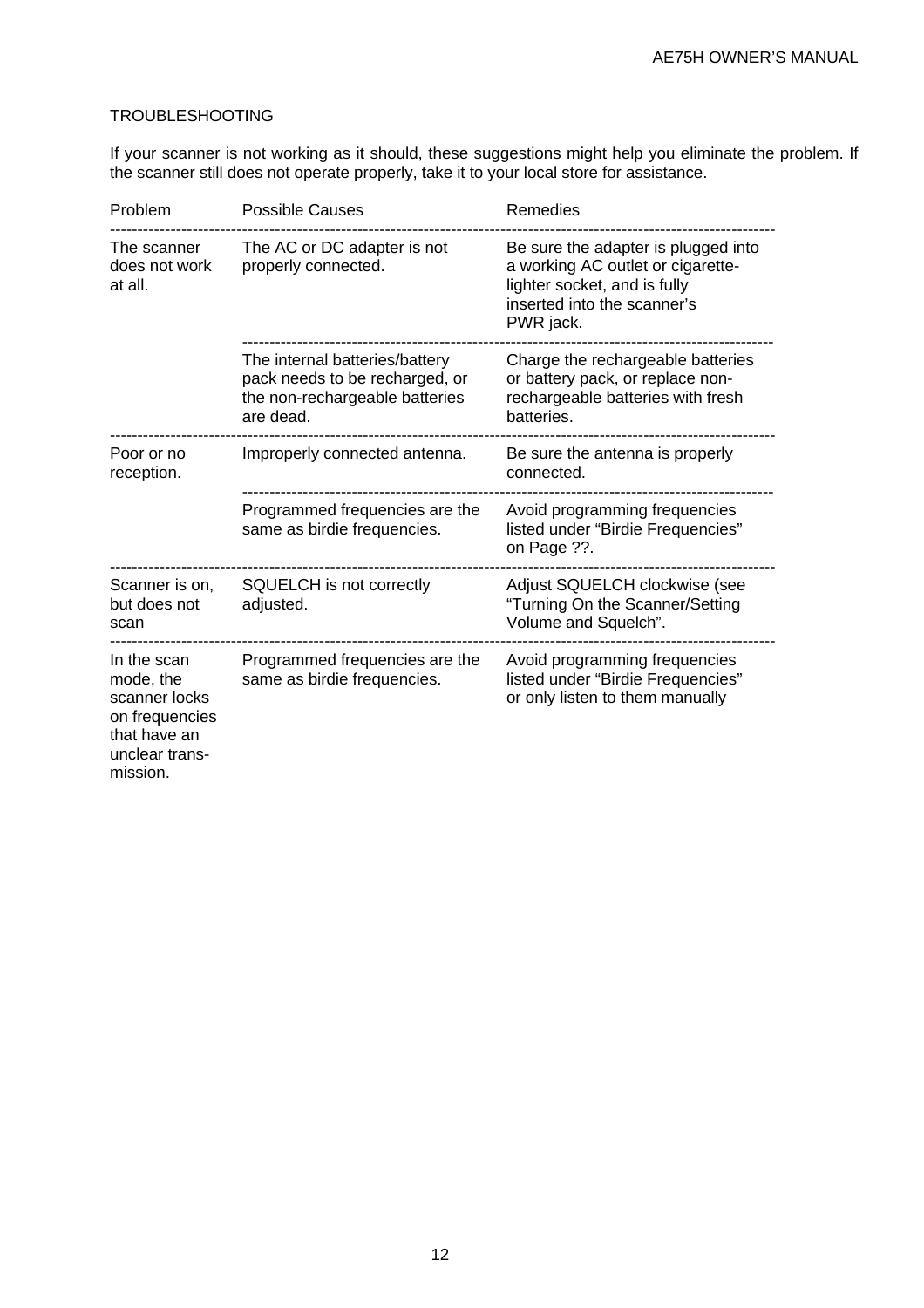## RESETING/INITIALIZING THE SCANNER

If the scanner's display locks up or does not work properly after you connect a power source, you might need to reset or initialize it.

Important: If you have problems, first try to reset the scanner. If that does not work, you can initialize the scanner, however, initializing clears all frequencies you stored in the scanner's memory and initialilzes the scanner to its default settings.

#### Resetting the Scanner

1. Turn off the scanner, then turn it on again.

2. Insert a pointed object, such as a straightened paper clip, into the reset hole on the side of the scanner. Then gently press and release the reset button inside the opening. The display goes blank, then information reappears.

## Initializing the Scanner

Important: This procedure clears all frequencies you stored in the scanner's memory and initializes the scanner to its default settings. Initialize the scanner only when you are sure the scanner is not working properly.

1. Turn off the scanner, then turn it on again.

2. While holding down CLEAR, insert a pointed object, such as a straightened paper clip, into the reset hole on the side of the scanner. Then gently press and release the reset button inside the opening. The display goes blank, then information reappears.

Note: You must release the reset button before you release CLEAR. Otherwise, the memory might not clear.

3. When the display reappears, release CLEAR.

## CARE AND MAINTENANCE

The following suggestions will help you care for your scanner so you can enjoy it for years.

Keep the scanner dry. If it gets wet, wipe it dry immediately.

Use only fresh batteries of the required size and type. Always remove old and weak batteries. They can leak chemicals that destroy electronic circuits.

Handle the scanner gently and carefully. Dropping it can damage circuit boards and cases and can cause the scanner to work improperly.

Use and store the scanner only in normal temperature environments. Temperature extremes can shorten the life of electronic devices, damage batteries, and distort or melt plastic parts.

Keep the scanner away from dust and dirt, which can cause premature wear of parts.

Wipe the scanner with a damp cloth occasionally to keep it looking new. Do not use harsh chemicals, cleaning solvents, or strong detergents to clean the scanner.